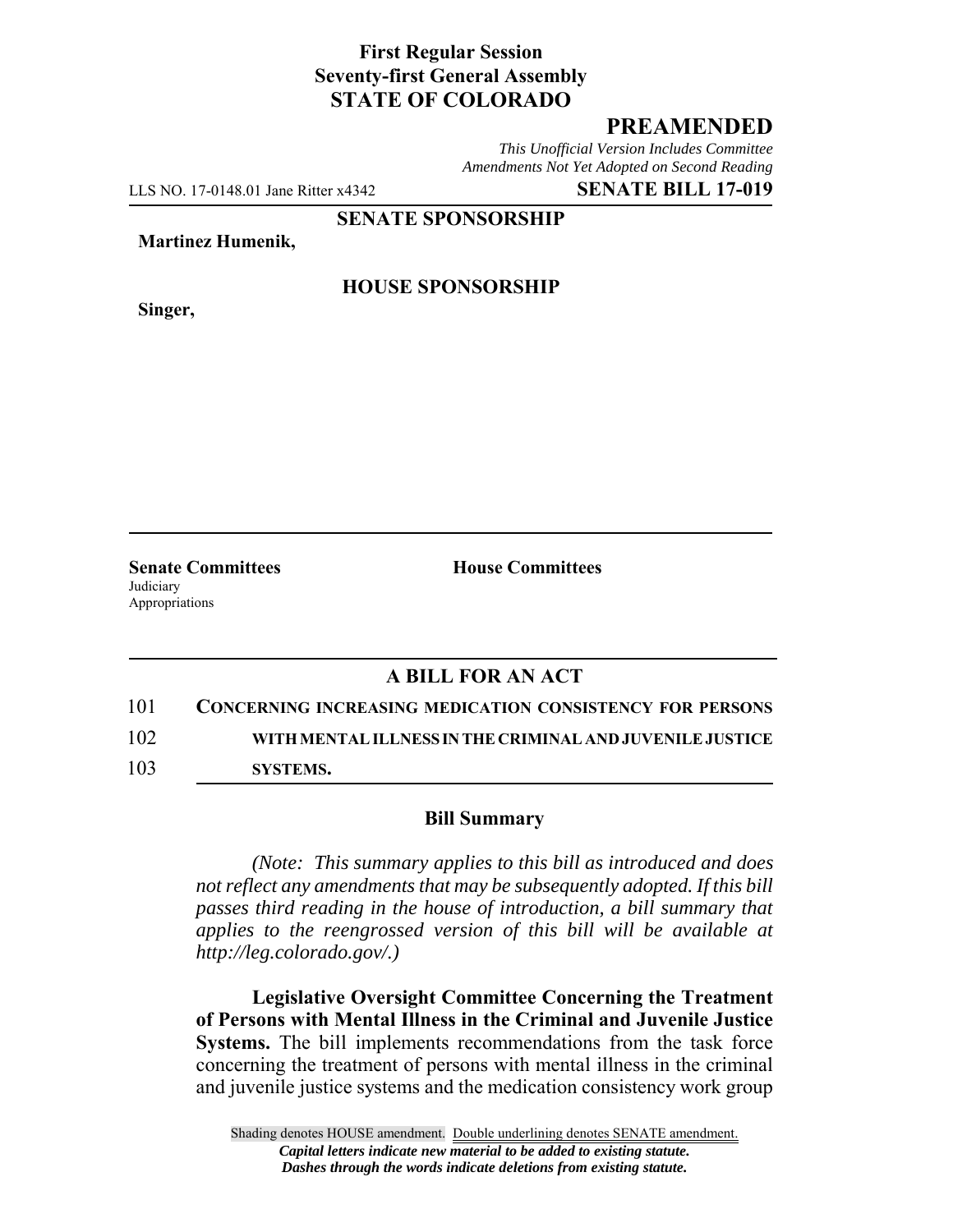of the behavioral health transformation council to promote increased medication consistency for persons with mental illness in the criminal and juvenile justice systems. The recommendations include:

- Requiring the unit and office within the department of human services that administers behavioral health programs (OBH), including those related to mental health and substance use, and the department of corrections to promulgate rules that require providers under each department's authority to use an agreed upon medication formulary (formulary) by mental health providers and justice system providers (providers);
- ! Requiring OBH to conduct annual and biannual reviews of the formulary to address any urgent concerns related to the formulary, update the formulary, and ensure compliance with the medicaid formulary;
- ! Requiring the department of corrections, county jails, community mental health centers, the division of youth corrections, and other providers to share patient-specific mental health care and treatment information, provided federal and state confidentiality requirements are met;
- ! Requiring OBH and relevant providers to develop a plan for electronically sharing patient-specific mental health care and treatment information across systems;
- ! Requiring OBH to encourage providers to utilize cooperative purchasing for the formulary to maximize statewide cost savings;
- ! Encouraging the pharmaceutical cooperative purchasing entity to include an ongoing drug utilization review process;
- ! Requiring OBH to investigate and develop options for collaboration with local county jails to coordinate medication purchasing. Based on that information, the behavioral health transformation council shall develop a medication purchasing plan on or before July 1, 2017; and ! Requiring the department of human services and the
	- department of corrections to report progress on the implementation and use of the medication formulary and cooperative purchasing as part of each department's "State Measurement for Accountable, Responsive, and Transparent (SMART) Government Act" hearing, beginning in January 2018 and annually thereafter.

<sup>1</sup> *Be it enacted by the General Assembly of the State of Colorado:*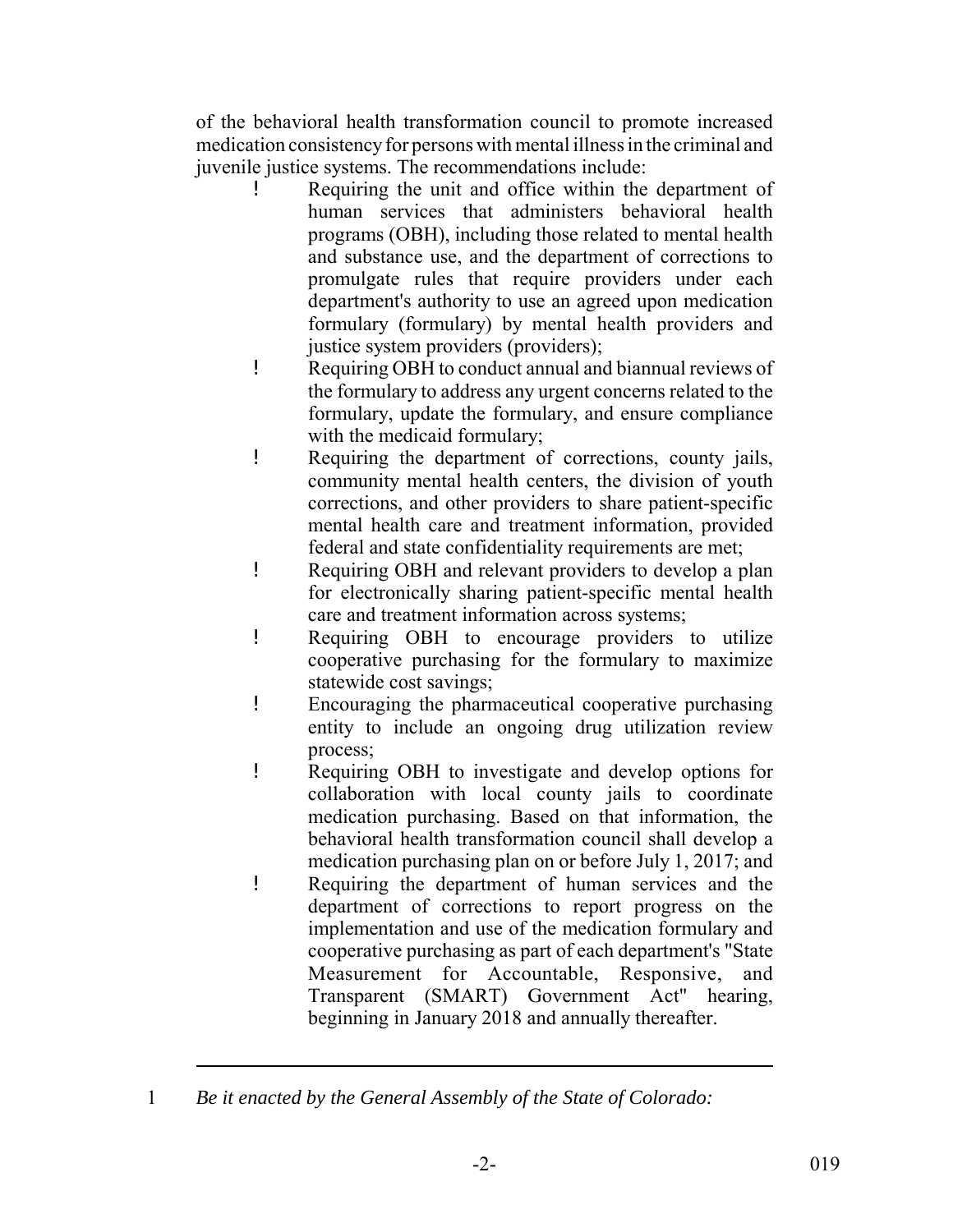| $\mathbf{1}$   | <b>SECTION 1.</b> In Colorado Revised Statutes, add article 70 to title |
|----------------|-------------------------------------------------------------------------|
| $\overline{2}$ | 27 as follows:                                                          |
| 3              | <b>ARTICLE 70</b>                                                       |
| $\overline{4}$ | <b>Medication Consistency for Individuals with</b>                      |
| 5              | <b>Behavioral or Mental Health Disorders in</b>                         |
| 6              | the Criminal and Juvenile Justice Systems                               |
| 7              | 27-70-101. Legislative declaration. (1) THE GENERAL ASSEMBLY            |
| 8              | FINDS AND DECLARES THAT:                                                |
| 9              | (a)<br>THE LACK OF MEDICATION CONSISTENCY FOR INDIVIDUALS               |
| 10             | WITH BEHAVIORAL OR MENTAL HEALTH DISORDERS WHO ARE INVOLVED             |
| 11             | IN THE CRIMINAL AND JUVENILE JUSTICE SYSTEMS CREATES ADDITIONAL,        |
| 12             | OFTEN SERIOUS, PROBLEMS FOR THESE INDIVIDUALS;                          |
| 13             | (b) IT IS CRITICAL THAT THE STATE INCREASE THE LIKELIHOOD               |
| 14             | THAT A BROAD SPECTRUM OF EFFECTIVE MEDICATIONS, INCLUDING               |
| 15             | PSYCHOTROPIC MEDICATIONS, ARE AVAILABLE TO THESE INDIVIDUALS,           |
| 16             | REGARDLESS OF SETTING OR SERVICE PROVIDER;                              |
| 17             | BY WORKING COOPERATIVELY WITH THE CRIMINAL AND<br>(c)                   |
| 18             | JUVENILE JUSTICE SYSTEMS AND MENTAL HEALTH SERVICE PROVIDERS,           |
| 19             | THE STATE CAN HELP ENSURE MEDICATION CONSISTENCY AND ALSO               |
| 20             | DECREASE OVERALL STATE COSTS THROUGH THE USE OF A COMMON AND            |
| 21             | AGREED UPON MEDICATION FORMULARY AND COOPERATIVE PURCHASING;            |
| 22             | (d)<br>THE MEDICATION CONSISTENCY WORK GROUP OF<br><b>THE</b>           |
| 23             | BEHAVIORAL HEALTH TRANSFORMATION COUNCIL IDENTIFIED MENTAL              |
| 24             | HEALTH MEDICATIONS THAT ARE ESSENTIAL AND PREFERRED FOR A BASIC         |
| 25             | MEDICATION FORMULARY THAT COULD BE USED ACROSS ALL PUBLIC               |
| 26             | SYSTEMS TO INCREASE MEDICATION CONTINUITY FOR INDIVIDUALS WITH          |
| 27             | BEHAVIORAL OR MENTAL HEALTH DISORDERS IN THE CRIMINAL AND               |

-3- 019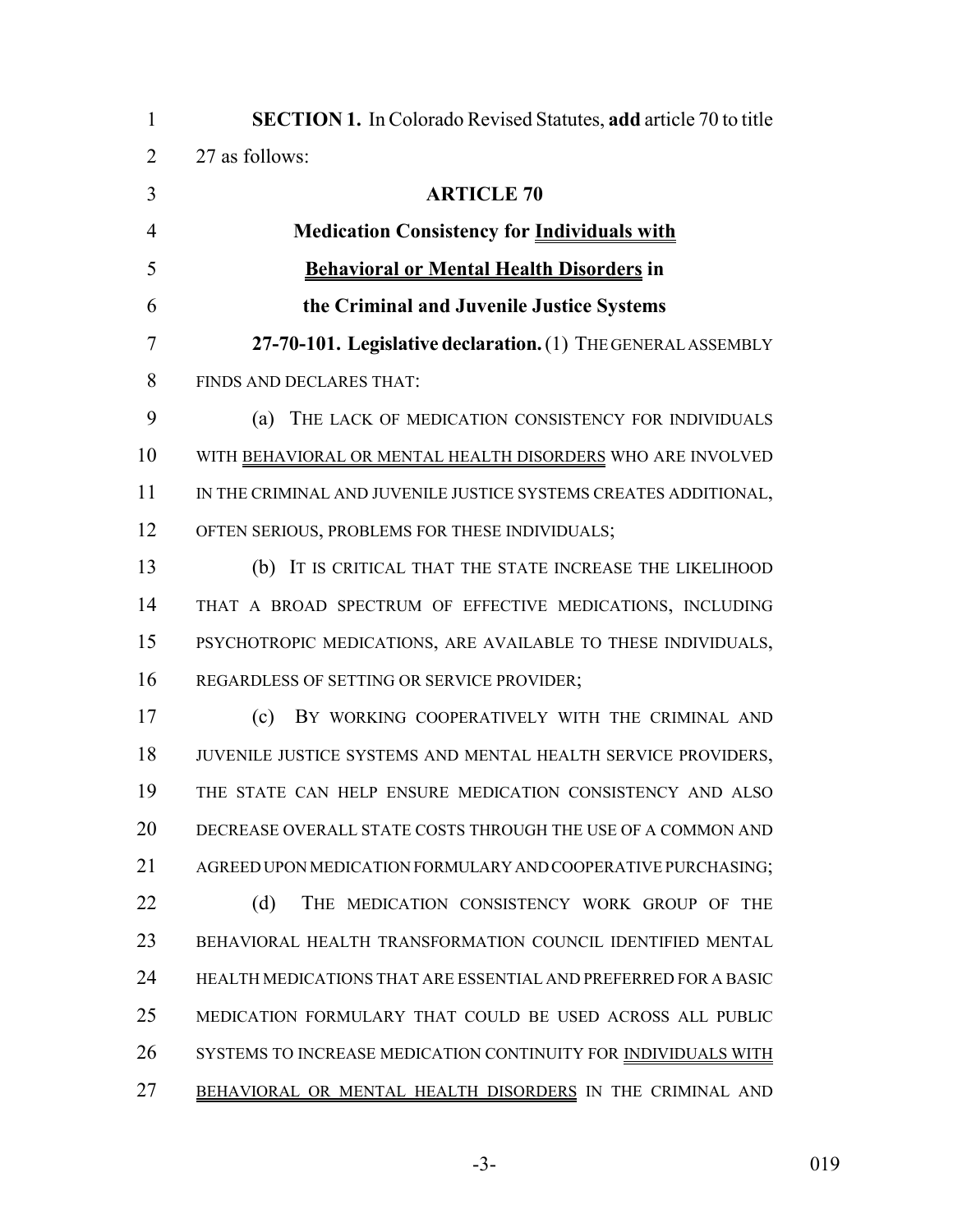JUVENILE JUSTICE SYSTEMS; AND

 (e) INCREASING INFORMATION SHARING ACROSS SYSTEMS AND SERVICE PROVIDERS ABOUT THE IMPORTANCE OF MEDICATION CONSISTENCY AND THE USE OF A COMMON AND AGREED UPON MEDICATION FORMULARY AND COOPERATIVE PURCHASING WILL RESULT IN LONG-TERM BENEFITS FOR THE STATE AND FOR INDIVIDUALS WITH BEHAVIORAL OR MENTAL HEALTH DISORDERS WHO ARE INVOLVED IN THE CRIMINAL AND JUVENILE JUSTICE SYSTEMS.

 **27-70-102. Definitions.** AS USED IN THIS ARTICLE 70, UNLESS THE CONTEXT OTHERWISE REQUIRES:

 (1) "DEPARTMENT" MEANS THE DEPARTMENT OF HUMAN SERVICES CREATED IN SECTION 26-1-105.

13 (2) "FACILITY" MEANS A FEDERALLY QUALIFIED HEALTH CARE CENTER, CLINIC, COMMUNITY MENTAL HEALTH CENTER OR CLINIC, INSTITUTION, ACUTE TREATMENT UNIT, JAIL, FACILITY OPERATED BY THE DEPARTMENT OF CORRECTIONS, OR A FACILITY OPERATED BY THE DIVISION OF YOUTH CORRECTIONS.

 (3) "MEDICATION FORMULARY" MEANS THE MEDICATION FORMULARY ESTABLISHED PURSUANT TO SECTION 27-70-103 FOR USE BY PROVIDERS.

 (4) "OFFICE" MEANS THE OFFICE OF BEHAVIORAL HEALTH IN THE DEPARTMENT OF HUMAN SERVICES.

23 (5) "PROVIDER" MEANS ANY PERSON, FACILITY, OR GOVERNMENT ENTITY RESPONSIBLE FOR PROVIDING MENTAL HEALTH SERVICES RELATED 25 TO THE CARE AND TREATMENT OF AN INDIVIDUAL WITH BEHAVIORAL OR MENTAL HEALTH DISORDERS WHO IS OR WAS INVOLVED WITH THE CRIMINAL OR JUVENILE JUSTICE SYSTEM.

-4- 019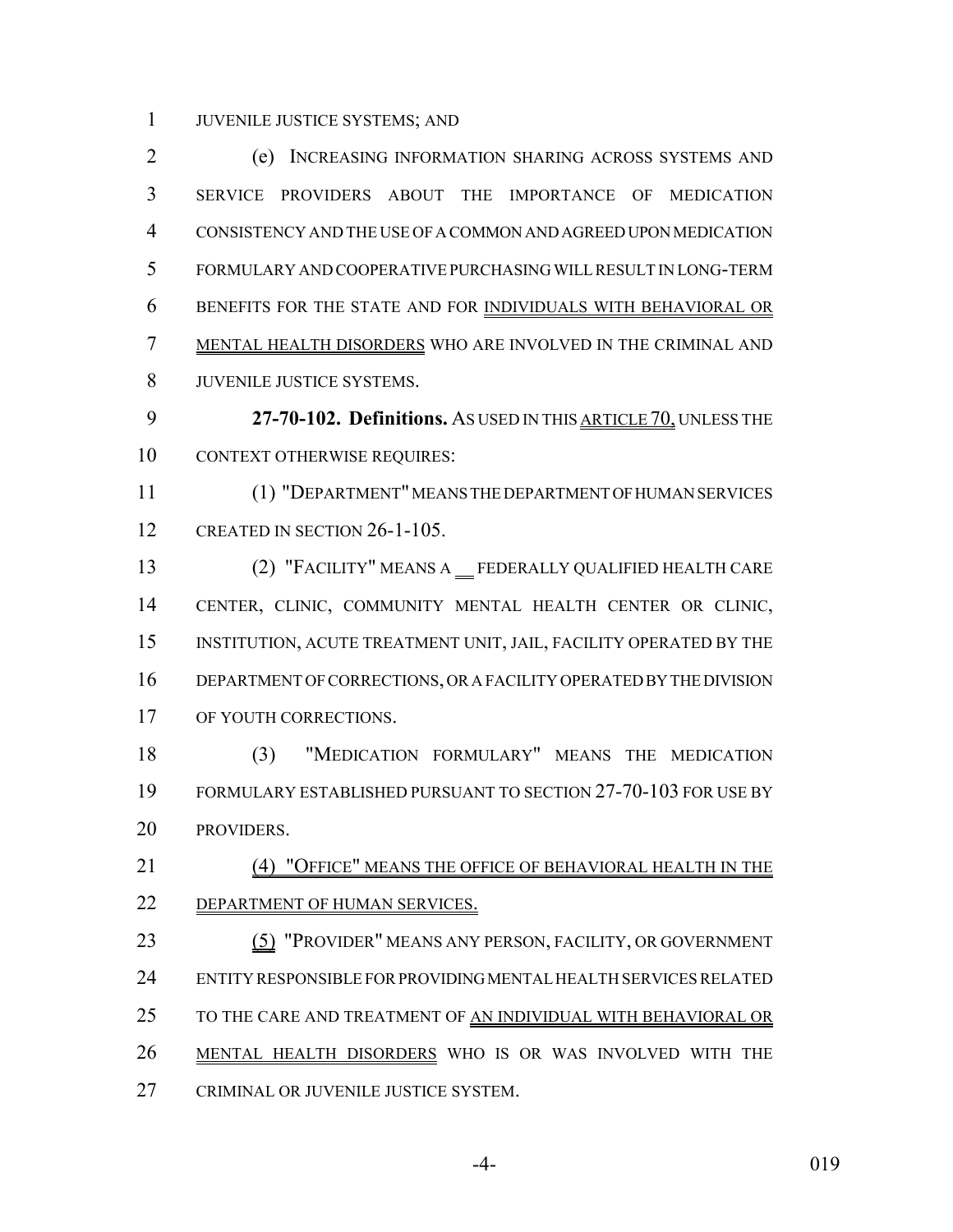**27-70-103. Medication consistency for individuals with behavioral or mental health disorders in the criminal and juvenile justice systems - medication formulary - cooperative purchasing - reporting.** (1) (a) BEGINNING JULY 1,2017, THE DEPARTMENT OF HUMAN SERVICES AND THE DEPARTMENT OF CORRECTIONS SHALL PROMULGATE RULES THAT REQUIRE PROVIDERS UNDER EACH DEPARTMENT'S AUTHORITY TO USE A MEDICATION FORMULARY THAT HAS BEEN DEVELOPED 9 COLLABORATIVELY BY DEPARTMENTS, AGENCIES, AND PROVIDERS. PUBLIC HOSPITALS AND LICENSED PRIVATE HOSPITALS MAY ALSO, AT THEIR DISCRETION, PARTICIPATE IN THE MEDICATION FORMULARY. THE DEPARTMENTS SHALL ALSO DEVELOP PROCESSES FOR EDUCATION AND MARKETING RELATED TO INFORMATION REGARDING THE MEDICATION FORMULARY AND COOPERATIVE PURCHASING OPPORTUNITIES FOR FACILITIES AND PROVIDERS.

 (b) ON OR BEFORE JULY 1, 2018, AND EVERY JULY 1 OF EVERY EVEN-NUMBERED YEAR THEREAFTER, THE OFFICE SHALL CONDUCT A REVIEW OF THE MEDICATION FORMULARY TO ADDRESS ANY URGENT CONCERNS RELATED TO THE FORMULARY AND TO PROPOSE UPDATES TO 20 THE FORMULARY. DURING THIS REVIEW, THE OFFICE SHALL ALSO CREATE THE APPROPRIATE NOTIFICATION PROCESS FOR UPDATES TO THE FORMULARY.

 (c) ON OR BEFORE JULY 1, 2019, AND EVERY TWO YEARS THEREAFTER AS NECESSARY, THE OFFICE SHALL CONDUCT A REVIEW OF THE MEDICATION FORMULARY TO UPDATE THE MEDICATION FORMULARY AND ENSURE COMPLIANCE WITH THE MEDICAID FORMULARY USED BY THE DEPARTMENT OF HEALTH CARE POLICY AND FINANCING.

$$
-5
$$

-5- 019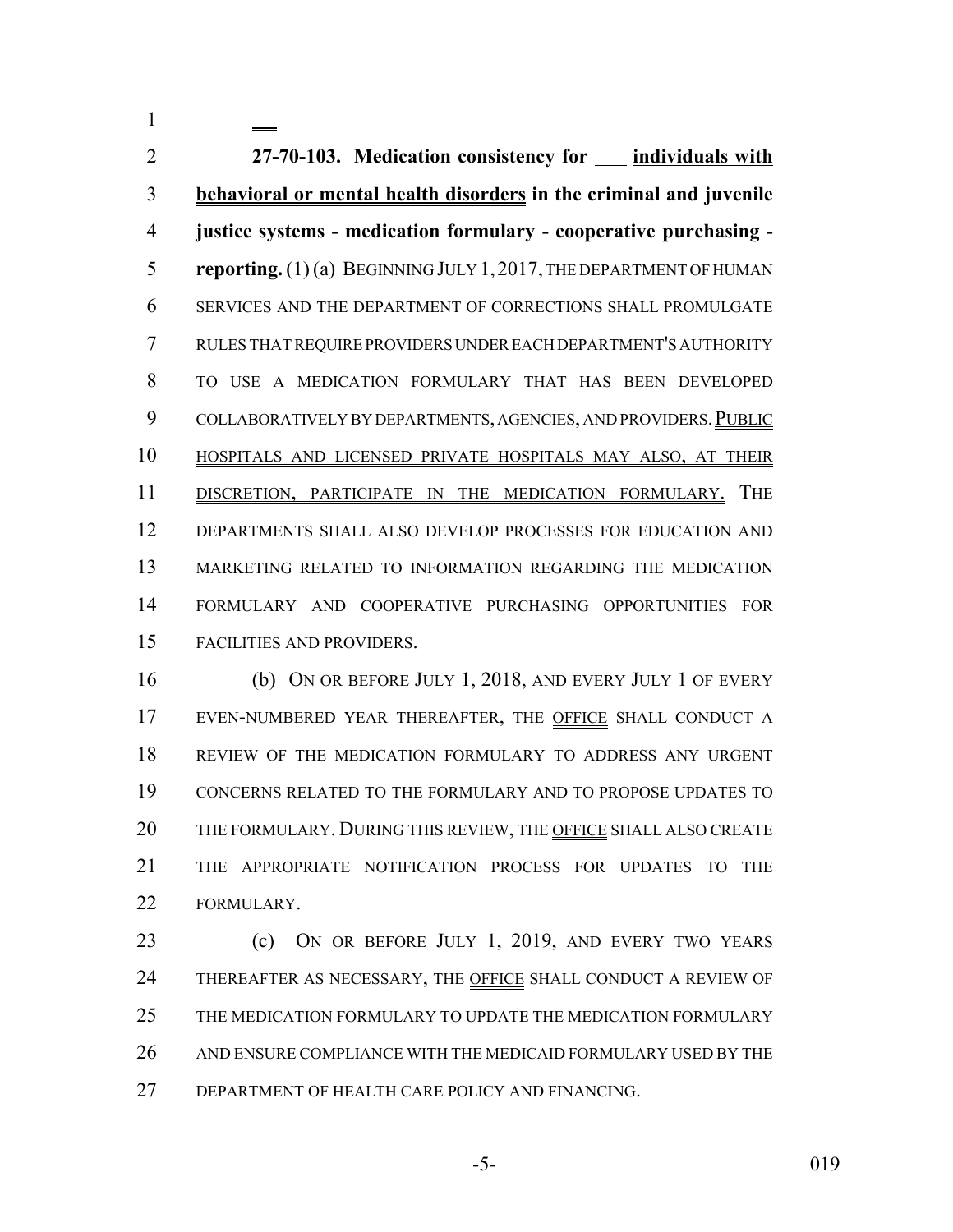(2) (a) FOR THE SOLE PURPOSE OF ENSURING MEDICATION CONSISTENCY FOR INDIVIDUALS WITH BEHAVIORAL OR MENTAL HEALTH DISORDERS IN THE CRIMINAL AND JUVENILE JUSTICE SYSTEMS, THE DEPARTMENT OF CORRECTIONS, COUNTIES, THE DIVISION OF YOUTH CORRECTIONS, COMMUNITY MENTAL HEALTH CENTERS, AND OTHER PROVIDERS SHALL SHARE PATIENT-SPECIFIC MENTAL HEALTH AND TREATMENT INFORMATION. ALL SUCH INFORMATION SHARING MUST COMPLY WITH CONFIDENTIALITY REQUIREMENTS, INCLUDING ANY NECESSARY MEMORANDUMS OF UNDERSTANDING BETWEEN PROVIDERS, SET FORTH IN THE FEDERAL "HEALTH INSURANCE PORTABILITY AND ACCOUNTABILITY ACT OF 1996", 45 CFR PARTS 2, 160, 162, AND 164.

12 (b) ON OR BEFORE JULY 1, 2017, THE OFFICE, IN COLLABORATION WITH THE OFFICE OF INFORMATION TECHNOLOGY, THE OFFICE OF E-HEALTH INNOVATION, THE DEPARTMENT OF HEALTH CARE POLICY AND FINANCING, THE DEPARTMENT OF PUBLIC SAFETY, THE DEPARTMENT OF CORRECTIONS, AND OTHER AGENCIES AS APPROPRIATE, SHALL DEVELOP A PLAN BY WHICH 17 THE PATIENT-SPECIFIC INFORMATION REQUIRED BY SUBSECTION (2)(a) OF THIS SECTION CAN BE SHARED ELECTRONICALLY, WHILE STILL IN COMPLIANCE WITH CONFIDENTIALITY REQUIREMENTS, INCLUDING ANY NECESSARY MEMORANDUMS OF UNDERSTANDING BETWEEN PROVIDERS, SET FORTH IN THE FEDERAL "HEALTH INSURANCE PORTABILITY AND ACCOUNTABILITY ACT OF 1996", 45 CFR PARTS 2, 160, 162, AND 164.

23 (3) (a) THE OFFICE SHALL ENCOURAGE PROVIDERS THAT HAVE BEEN GRANTED PURCHASING AUTHORITY BY THE DEPARTMENT OF PERSONNEL PURSUANT TO SECTION 24-102-204 TO UTILIZE COOPERATIVE PURCHASING FOR THE MEDICATION FORMULARY, AS AUTHORIZED PURSUANT TO SECTION 24-110-201, UNLESS THE PROVIDER CAN OBTAIN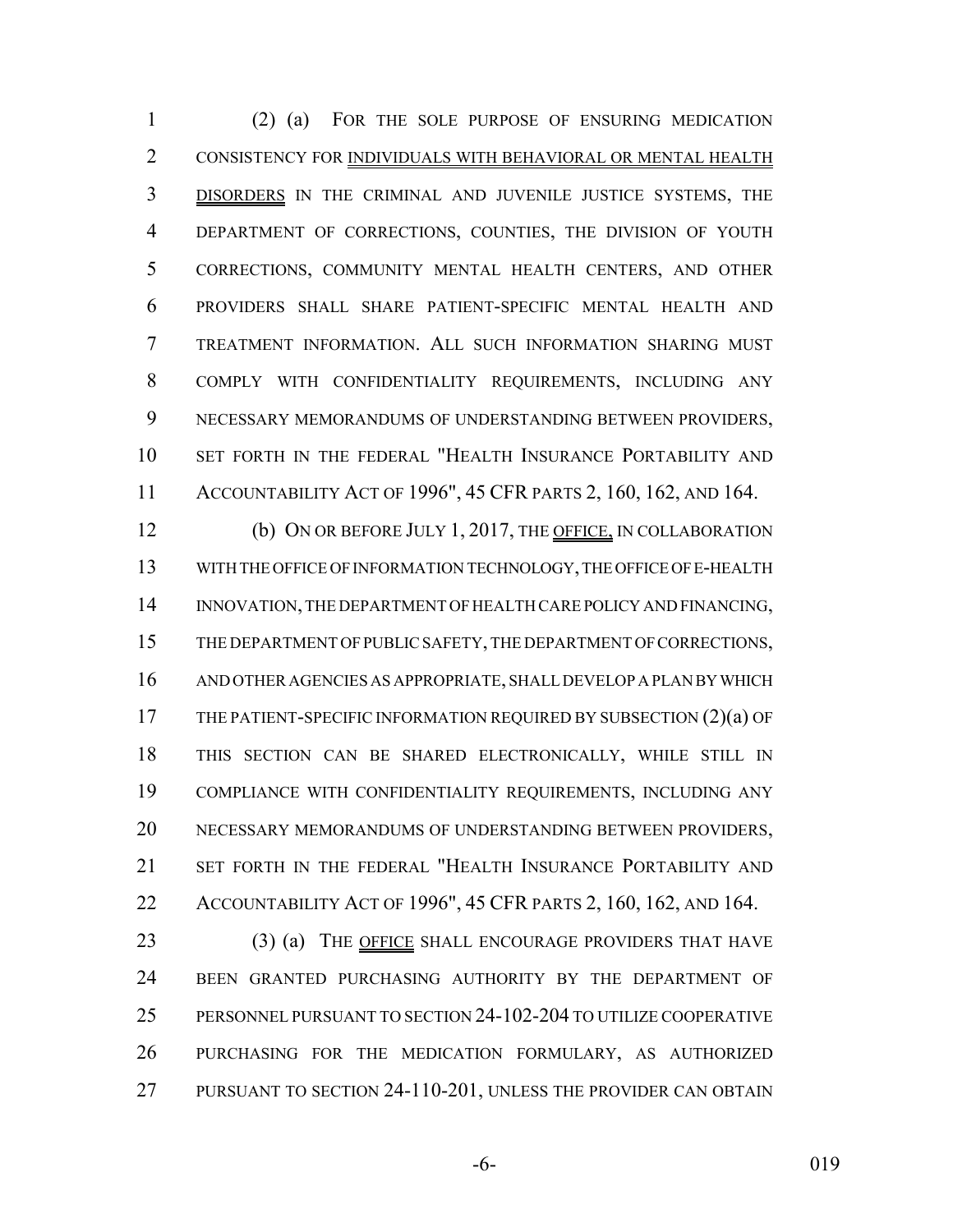THE MEDICATION ELSEWHERE AT A LOWER COST. THE USE OF COOPERATIVE PURCHASING MAY, AND IS ENCOURAGED TO, INCLUDE EXTERNAL PROCUREMENT ACTIVITY, AS DEFINED IN SECTION 24-110-101 (2), IF THE EXTERNAL PROCUREMENT ACTIVITY AGGREGATES PURCHASING VOLUME TO NEGOTIATE DISCOUNTS WITH MANUFACTURERS, DISTRIBUTORS, AND OTHER VENDORS.

 (b) ANY EXTERNAL PROCUREMENT ACTIVITY, AS DEFINED IN SECTION 24-110-101 (2), USED BY PROVIDERS FOR PURPOSES OF THIS 9 ARTICLE 70 IS ENCOURAGED TO INCLUDE AN ONGOING DRUG UTILIZATION REVIEW PROCESS. THE PURPOSE OF THE REVIEW PROCESS IS TO HELP ENSURE A STRUCTURED, ONGOING REVIEW OF HEALTH CARE PROVIDER PRESCRIBING, PHARMACIST DISPENSING, AND PATIENT USE OF MEDICATION. THE REVIEW MUST INCLUDE A COMPREHENSIVE ANALYSIS OF PATIENTS' PRESCRIPTION AND MEDICATION DATA TO HELP ENSURE APPROPRIATE MEDICATION DECISION-MAKING AND POSITIVE PATIENT OUTCOMES BY PROVIDING EDUCATIONAL FEEDBACK TO PROVIDERS ON APPROPRIATE MEDICATION UTILIZATION.

 (4) THE OFFICE SHALL INVESTIGATE AND DEVELOP OPTIONS FOR COLLABORATION WITH LOCAL COUNTY JAILS TO COORDINATE MEDICATION PURCHASING. BASED ON THE INFORMATION FROM THE OFFICE, THE BEHAVIORAL HEALTH TRANSFORMATION COUNCIL, ESTABLISHED IN SECTION 27-61-102, SHALL DEVELOP A MEDICATION PURCHASING PLAN ON 23 OR BEFORE JULY 1, 2017.

 (5) (a) BEGINNING IN JANUARY 2018, AND EVERY JANUARY THEREAFTER, THE DEPARTMENT OF HUMAN SERVICES AND THE DEPARTMENT OF CORRECTIONS SHALL REPORT PROGRESS ON THE IMPLEMENTATION AND USE OF THE MEDICATION FORMULARY AND

-7- 019